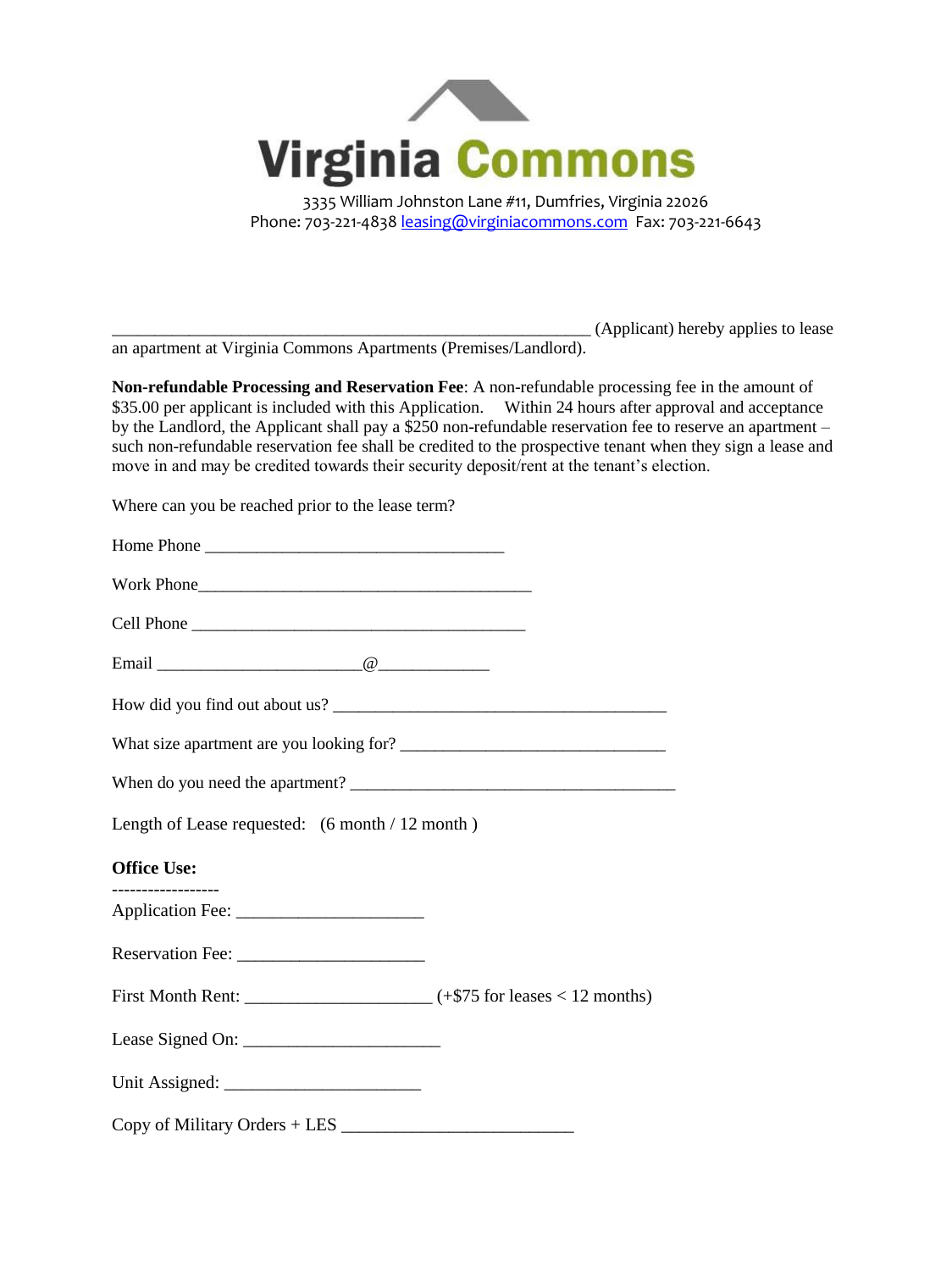### **Resident Selection Criteria**

### **Qualifying Standards**

1. Identity Verification. A Government issued photo identification will be needed from all applicants, co-applicants.

2. Rental History: Rental history may be verified on present and previous residence. A positive record of prompt monthly payment, sufficient notice to vacate with no damages is expected.

3. Credit and Criminal Background Check: All applicants agree to having a credit report and criminal background check performed. A positive record of prompt credit payments and a clean criminal background check is expected.

4. Income: Applicants must have a gross income that exceeds the minimum income requirements set forth for the type of unit applicant wants to rent. Acceptable income verification is required: 2 recent paycheck stubs, if new employment: letter of offer and if self-employed: most recent tax return or certified verification from their certified public accountant. In lieu of the income verification, tenant may show proof of assets equal to three (3) years rent.

5. Military Tenants: All active military must provide a copy of their orders, name and phone number of their commanding officer, school assigned and term information (if applicable) and LES information.

### **Occupants**

Occupancy standards are followed by Federal Guidelines of 2 occupants per bedroom.

### **Pets**

Only small pets (under 35 lbs) are permitted subject to property pet policy. No vicious breed animals will be allowed. Maximum of 2 pets allowed provided their combined weight is under 55 lbs.

### **No cosigners accepted**

We will only accept an application when we have the type unit you are requesting available, and application screening is good for 30 days. We do not maintain waiting lists. All required documents must be provided with application prior to screening.

**This community does not discriminate on the basis of race, color, sex, religion, handicap, familial status, sexual orientation, or national origin.**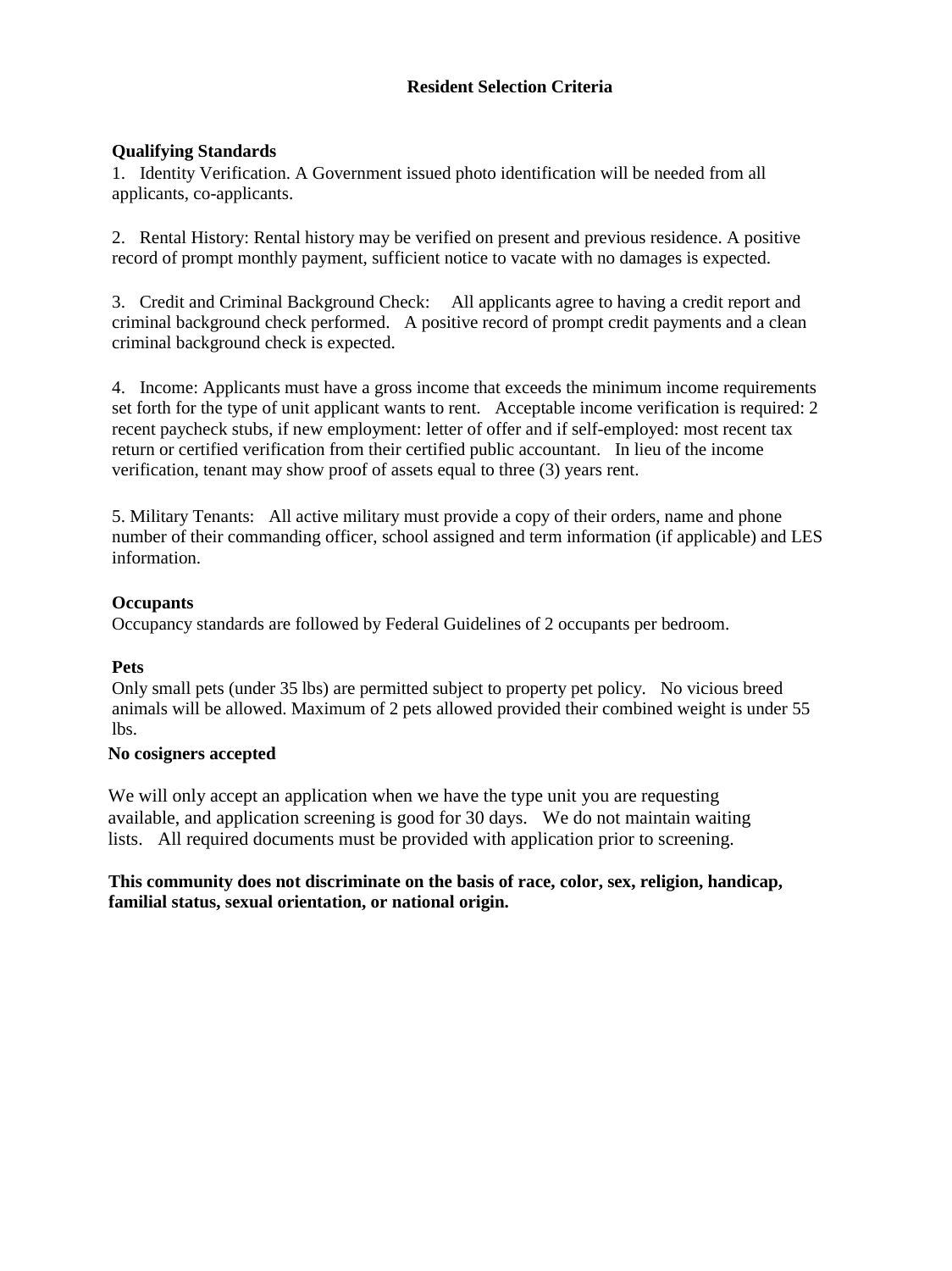## **Please Print**

# **Applicant**

| Previous Address (if within 3 years)                                                                                                                                                                                           |                                                                            |  |
|--------------------------------------------------------------------------------------------------------------------------------------------------------------------------------------------------------------------------------|----------------------------------------------------------------------------|--|
|                                                                                                                                                                                                                                |                                                                            |  |
|                                                                                                                                                                                                                                |                                                                            |  |
|                                                                                                                                                                                                                                |                                                                            |  |
| <b>Present Employer</b>                                                                                                                                                                                                        |                                                                            |  |
|                                                                                                                                                                                                                                |                                                                            |  |
|                                                                                                                                                                                                                                |                                                                            |  |
|                                                                                                                                                                                                                                |                                                                            |  |
|                                                                                                                                                                                                                                |                                                                            |  |
| Phone                                                                                                                                                                                                                          |                                                                            |  |
| <b>Military:</b>                                                                                                                                                                                                               |                                                                            |  |
|                                                                                                                                                                                                                                |                                                                            |  |
|                                                                                                                                                                                                                                |                                                                            |  |
|                                                                                                                                                                                                                                |                                                                            |  |
|                                                                                                                                                                                                                                |                                                                            |  |
|                                                                                                                                                                                                                                |                                                                            |  |
|                                                                                                                                                                                                                                | If Employed by above less than 6 months please fill out previous employer. |  |
| <b>Previous Employer</b>                                                                                                                                                                                                       |                                                                            |  |
|                                                                                                                                                                                                                                |                                                                            |  |
|                                                                                                                                                                                                                                |                                                                            |  |
|                                                                                                                                                                                                                                |                                                                            |  |
|                                                                                                                                                                                                                                |                                                                            |  |
| Phone expansion and the state of the state of the state of the state of the state of the state of the state of the state of the state of the state of the state of the state of the state of the state of the state of the sta |                                                                            |  |
|                                                                                                                                                                                                                                |                                                                            |  |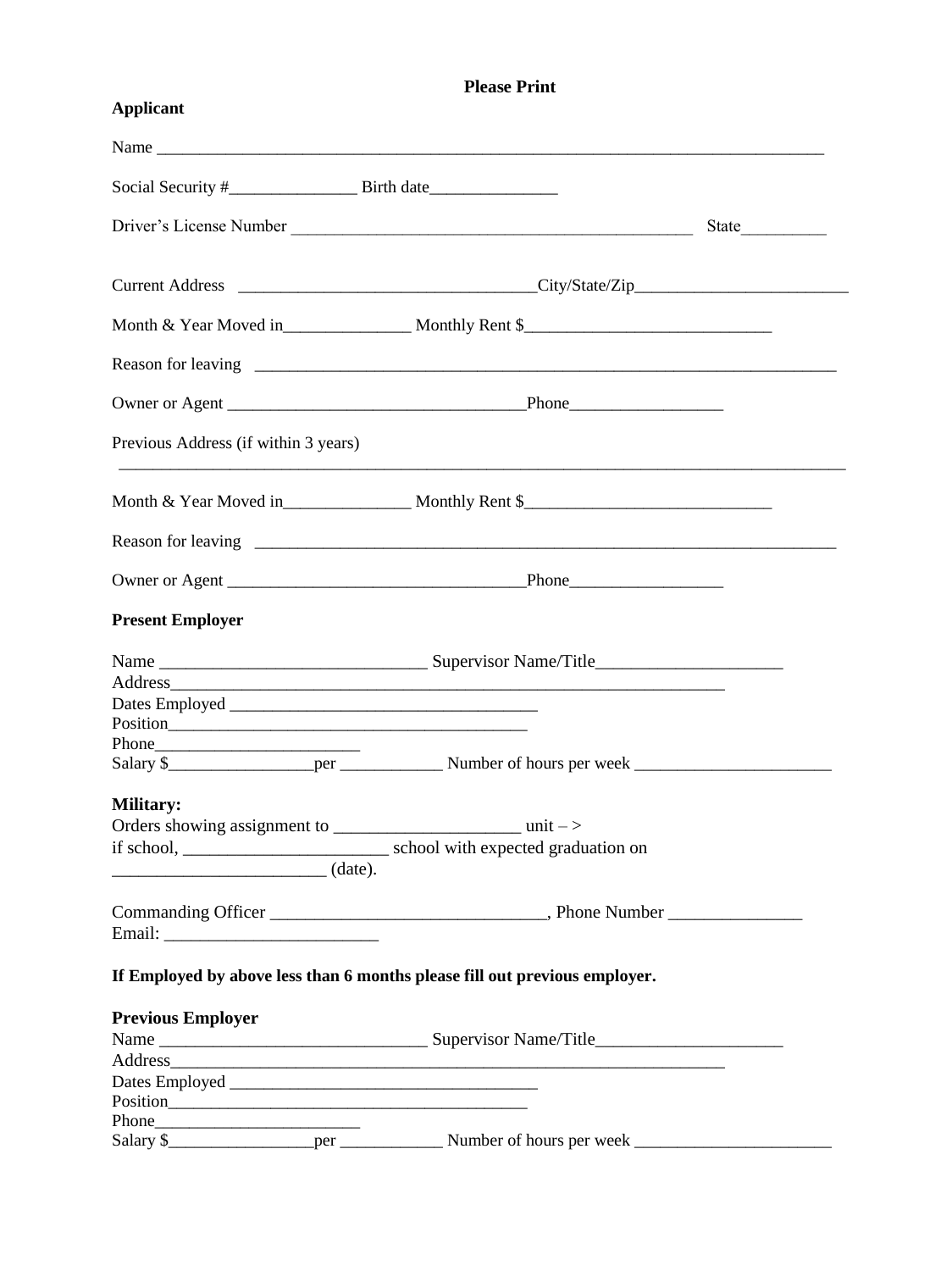### Co-Applicant

|                                      | Driver's License Number                                                                                               |  |
|--------------------------------------|-----------------------------------------------------------------------------------------------------------------------|--|
|                                      |                                                                                                                       |  |
|                                      |                                                                                                                       |  |
|                                      |                                                                                                                       |  |
|                                      |                                                                                                                       |  |
| Previous Address (if within 3 years) | <u> 1989 - Johann Stoff, deutscher Stoff, der Stoff, der Stoff, der Stoff, der Stoff, der Stoff, der Stoff, der S</u> |  |
|                                      |                                                                                                                       |  |
|                                      |                                                                                                                       |  |
|                                      |                                                                                                                       |  |
| <b>Present Employer</b>              |                                                                                                                       |  |
|                                      |                                                                                                                       |  |
|                                      |                                                                                                                       |  |
|                                      |                                                                                                                       |  |
|                                      |                                                                                                                       |  |
| Phone                                |                                                                                                                       |  |
|                                      |                                                                                                                       |  |
|                                      | If Employed by above less than 6 months please fill out previous employer.                                            |  |
| <b>Previous Employer</b>             |                                                                                                                       |  |
|                                      |                                                                                                                       |  |
|                                      |                                                                                                                       |  |
|                                      |                                                                                                                       |  |
|                                      |                                                                                                                       |  |
|                                      |                                                                                                                       |  |
|                                      |                                                                                                                       |  |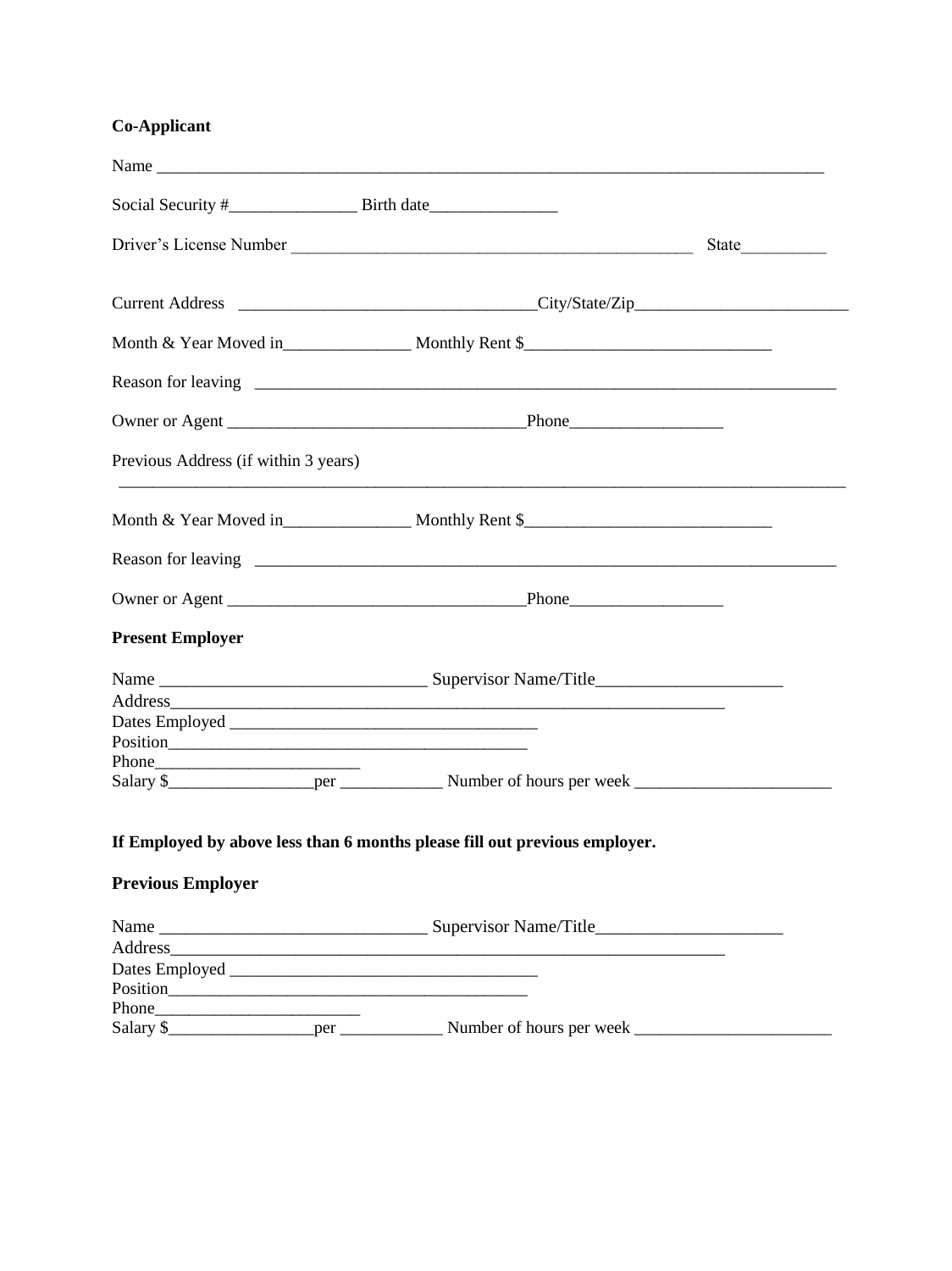|                                                               | Applicant |     | Co-Applicant |  |
|---------------------------------------------------------------|-----------|-----|--------------|--|
|                                                               | YES       | NO. | YES NO       |  |
| Have you ever been convicted of a felony or misdemeanor?      |           |     |              |  |
| Have you ever filed for bankruptcy?                           |           |     |              |  |
| Have you ever been evicted from tenancy?                      |           |     |              |  |
| Have you ever willfully or intentionally refused to pay rent? |           |     |              |  |
| Have you ever had a judgment /collection issued against you?  |           |     |              |  |
| Are you obligated to pay alimony or child support?            |           |     |              |  |

If you answered "yes" to any of the above, please attach an explanation.

## **Additional information**

|                                                                             | $Year$ $\qquad \qquad \qquad$                                                                                                                                                                                    |
|-----------------------------------------------------------------------------|------------------------------------------------------------------------------------------------------------------------------------------------------------------------------------------------------------------|
|                                                                             |                                                                                                                                                                                                                  |
|                                                                             |                                                                                                                                                                                                                  |
|                                                                             |                                                                                                                                                                                                                  |
| Other Vehicles                                                              |                                                                                                                                                                                                                  |
| Pets (number and type)                                                      |                                                                                                                                                                                                                  |
| <b>Emergency Contact:</b>                                                   |                                                                                                                                                                                                                  |
| Name: <u>Name:</u> (and relationship)                                       |                                                                                                                                                                                                                  |
|                                                                             |                                                                                                                                                                                                                  |
|                                                                             |                                                                                                                                                                                                                  |
|                                                                             |                                                                                                                                                                                                                  |
| the above information is true and complete to the best of my/our knowledge. | I/We represent that the premises shall not be used for any illegal or restricted purpose(s) and certify that                                                                                                     |
|                                                                             | I/We hereby authorize the person or firm to whom this application is made, any credit bureau or other<br>investigative agency employed by such person, to investigate the references herein listed or statements |
|                                                                             |                                                                                                                                                                                                                  |
|                                                                             |                                                                                                                                                                                                                  |
| Date_                                                                       |                                                                                                                                                                                                                  |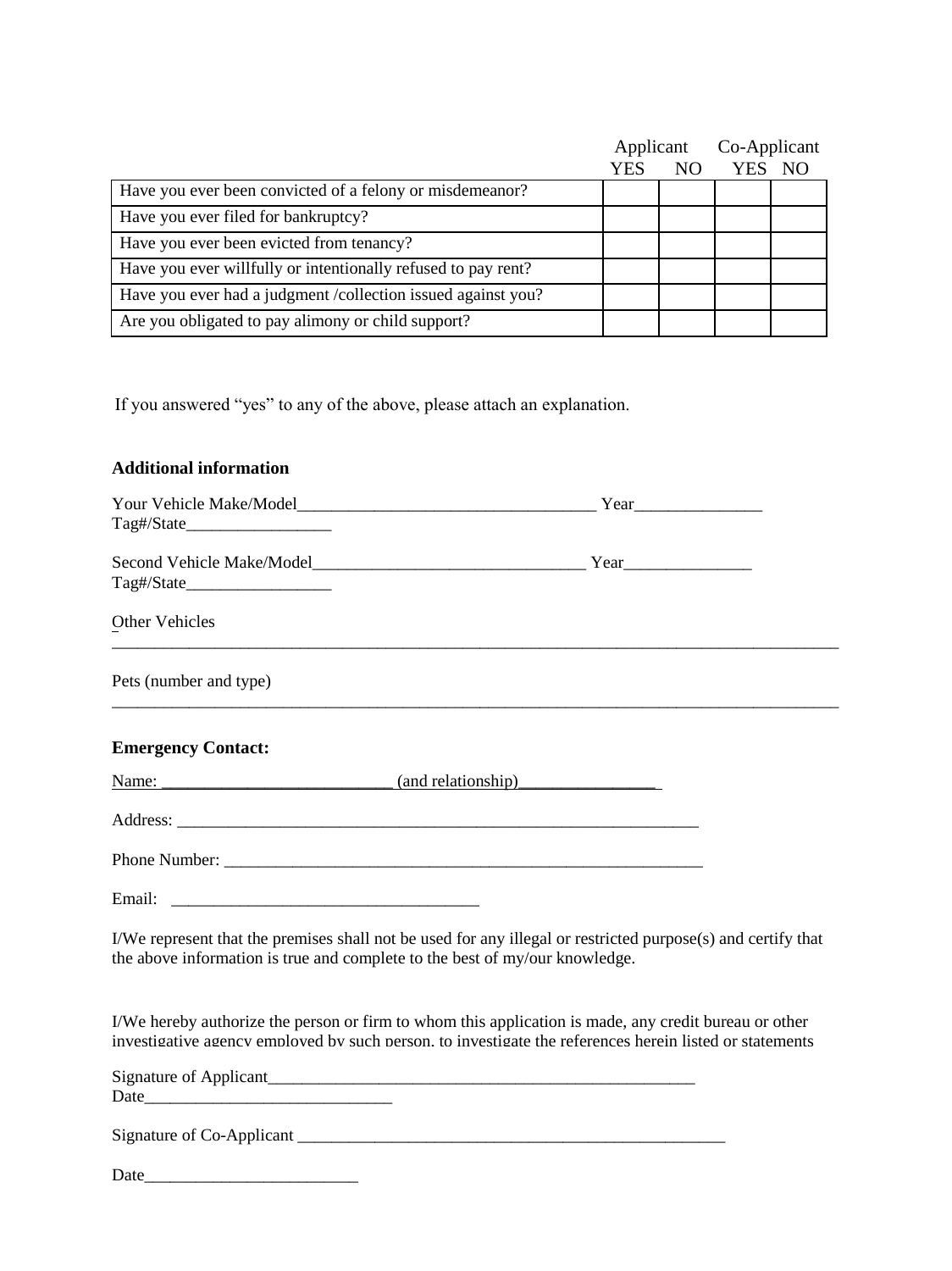#### **Virginia Commons Apartments**

|                                                               | 3335 William Johnston Lane #11, Dumfries, Virginia 22026 |
|---------------------------------------------------------------|----------------------------------------------------------|
| Phone: 703-221-4838 www.virginiacommons.com Fax: 703-221-6643 |                                                          |

#### **Request for Residency Verification**

For use by Applicant's Current/Previous residence:

TO: \_\_\_\_\_\_\_\_\_\_\_\_\_\_\_\_\_\_\_\_\_\_\_\_\_\_\_\_\_\_\_\_\_\_\_\_\_\_\_\_\_ RE: We have received an application for the above-named person. We've been given your name as a contact for Landlord verification. We would appreciate your help in completing this for so we can conclude the processing of this application. Please fax this completed form to 703-221-6643 or call 703-221-4838. Thank you, in advance, for your time and cooperation. Was the above named person on a lease? \_\_\_\_\_\_\_\_\_\_\_\_\_\_\_\_ Date of move in \_\_\_\_\_\_\_\_\_\_\_\_\_\_\_\_\_\_\_ Move out \_\_\_\_\_\_\_\_\_\_\_\_\_\_\_\_\_\_\_\_\_\_ Monthly payment \$\_\_\_\_\_\_\_\_\_\_\_\_\_\_\_ Received on time? \_\_\_\_\_\_\_\_\_\_\_\_\_\_\_\_\_ If not, please explain:  $\frac{1}{2}$  =  $\frac{1}{2}$  =  $\frac{1}{2}$  =  $\frac{1}{2}$  =  $\frac{1}{2}$  =  $\frac{1}{2}$  =  $\frac{1}{2}$  =  $\frac{1}{2}$  =  $\frac{1}{2}$  =  $\frac{1}{2}$  =  $\frac{1}{2}$  =  $\frac{1}{2}$  =  $\frac{1}{2}$  =  $\frac{1}{2}$  =  $\frac{1}{2}$  =  $\frac{1}{2}$  =  $\frac{1$ Any bounced or unpaid checks? \_\_\_\_\_\_\_\_\_\_\_\_\_\_\_\_\_\_\_\_\_\_\_\_\_ Was proper notice of vacating received? Reason for vacating: Have the neighbors ever complained about noise? Was any legal action ever initiated? \_\_\_\_\_\_\_\_\_If yes, please explain: \_\_\_\_\_\_\_\_\_\_\_ \_\_\_\_\_\_\_\_\_\_\_\_\_\_\_\_\_\_\_\_\_\_\_\_\_\_\_\_\_\_\_\_\_\_\_\_\_\_\_\_\_\_\_\_\_\_\_\_\_\_\_\_\_\_\_\_\_\_\_\_\_\_\_\_\_\_\_\_\_\_\_\_\_\_\_\_\_\_ Condition of property after tenancy? Was the Tenant's full security deposit refunded? \_\_\_\_\_\_\_\_\_\_\_\_\_\_\_\_\_\_\_\_\_\_\_\_\_\_\_\_\_\_\_ If not, what deductions were made? \_\_\_\_\_\_\_\_\_\_\_\_\_\_\_\_\_\_\_\_\_\_\_\_\_\_\_\_\_\_\_\_\_\_\_\_\_\_\_\_\_\_\_\_\_\_\_\_

Would you rent to this person again? Yes No

Other Comments\_\_\_\_\_\_\_\_\_\_\_\_\_\_\_\_\_\_\_\_\_\_\_\_\_\_\_\_\_\_\_\_\_\_\_\_\_\_\_\_\_\_\_\_\_\_\_\_\_\_\_\_\_\_\_\_\_\_\_\_\_\_\_\_

| Signature: | Jate <sup>.</sup> |
|------------|-------------------|
| Title:     | Telephone:        |

\_\_\_\_\_\_\_\_\_\_\_\_\_\_\_\_\_\_\_\_\_\_\_\_\_\_\_\_\_\_\_\_\_\_\_\_\_\_\_\_\_\_\_\_\_\_\_\_\_\_\_\_\_\_\_\_\_\_\_\_\_\_\_\_\_\_\_\_\_\_\_\_\_\_\_\_\_\_

Thank you, in advance, for your time and cooperation.

For use by Applicant:

The applicant hereby authorizes the firm to whom this application is made, and any credit bureau or other investigative agency employed by such firm, to investigate and to report and disclose to the property owner or his duly authorized property manager the results of the references herein listed, statement and other data obtained from any other person pertaining to credit, employment, rent history and financial responsibility or criminal record of the applicant(s).

\_\_\_\_\_\_\_\_\_\_\_\_\_\_\_\_\_\_\_\_\_\_\_\_\_\_\_\_\_\_\_\_\_\_\_\_\_\_\_ Applicant Date